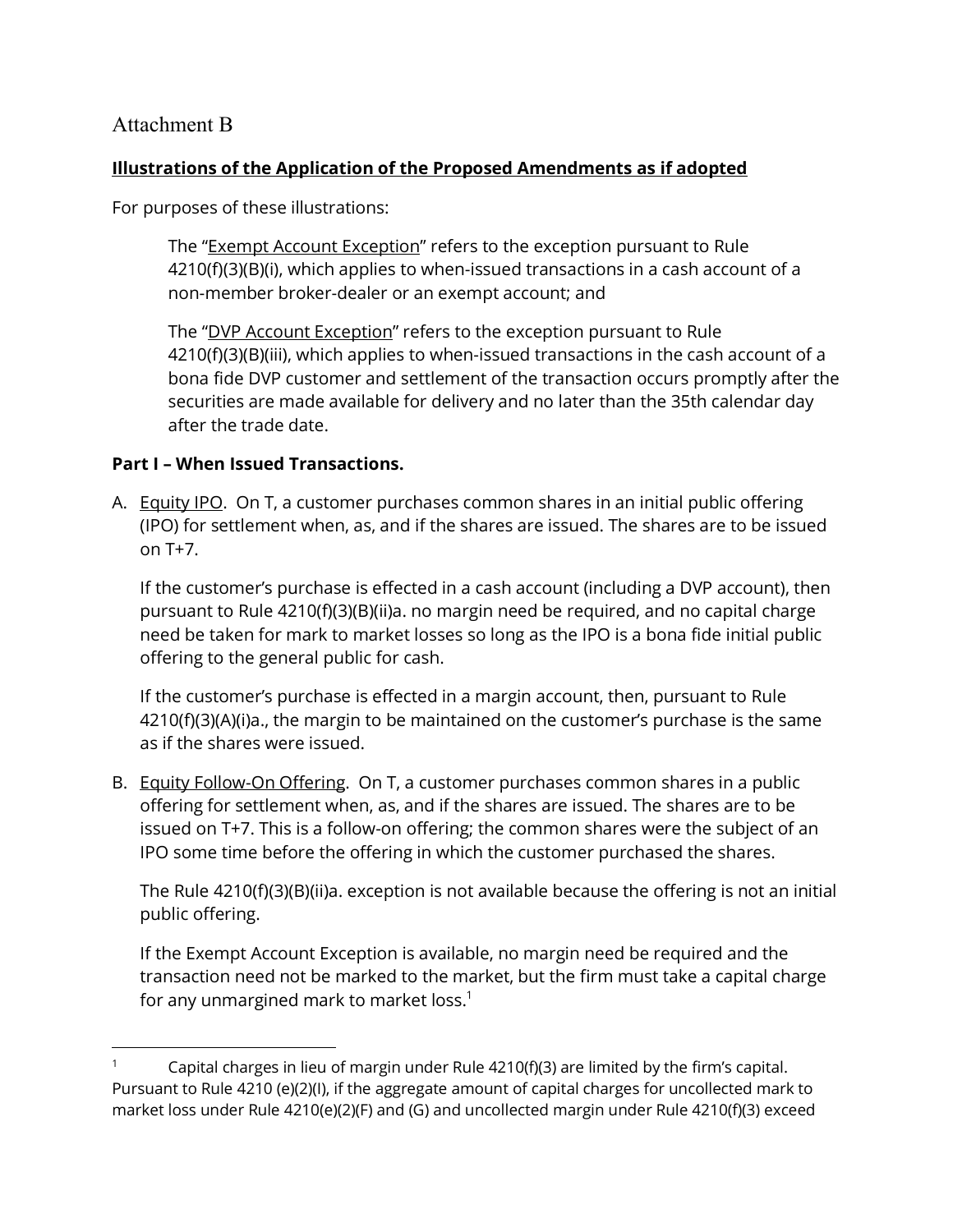If the Exempt Account Exception is not available, but the DVP Account Exception is available, the firm may elect not to collect margin from the customer provided that the firm takes a capital charge for the amount of the otherwise required margin.<sup>2</sup>

If the customer's purchase is effected in a cash account and neither the Exempt Account Exception nor the DVP Account Exception is available, then, pursuant to Rule 4210(f)(3)(B)(i)d., the margin to be maintained on the customer's purchase is the same as if the transaction were effected in a margin account.

If the customer's purchase is effected in a margin account (or good faith account), then pursuant to Rule 4210(f)(3)(A)(i)a. the margin to be maintained on the customer's purchase is the same as if the shares were issued.

- C. Equity Follow-On Offering Capital Charge Illustration. A firm is the underwriter in a registered follow-on offering of \$10 million of exchange-listed equity common shares. The registration statement was effective after the close of business on T-1 and the shares are to be issued on T+7. On T, the firm confirmed the sale of \$7 million of shares in cash accounts of exempt account customers (or non-member broker-dealers), \$2 million of shares to non-exempt bona fide DVP customers (that are not broker-dealers), and \$1 million of shares to regular (non-exempt, non-DVP customers that are not broker-dealers). The firm makes margin calls for all margin it is required to collect (and does not make margin calls for any margin it is not required to collect). The firm is subject to the following capital charges in connection with this distribution:
	- a. Open Contractual Commitment Charges: Assuming that the firm's underwriting commitment was conditioned on the effectiveness of the registration statement, the firm was subject to an open contractual commitment charge under Rule 15c3-1(c)(2)(viii) when the registration statement became effective on T-1. For a follow-on offering of equity securities, the charge is 15% of the \$10 million commitment, or \$1.5 million, reduced by the firm's unrealized profit and any applicable amount of the \$150,000 add-back. Once the firm confirmed sales of its entire commitment on T, the open contractual commitment charge was no longer required.
	- b. Customers Qualifying for the Exempt Account Exception. The firm sold \$7 million of shares in the cash accounts of exempt account customers or nonmember broker-dealers. Under Rule 4210(f)(3)(B)(i), the firm is not required to

for five business days either 5% of the firm's tentative net capital with respect to a single account or group of commonly controlled accounts or 25% of the firm's tentative net capital across all accounts, the firm must give notice to FINRA and may not enter into new transactions subject to paragraphs (e)(2)(F), (e)(2)(G), or (f)(3) that would result in an increase in the excess above the 5% or 25% thresholds.

<sup>2</sup> Capital charges in lieu of margin are limited by the firm's capital. *See* note [1](#page-0-0) above.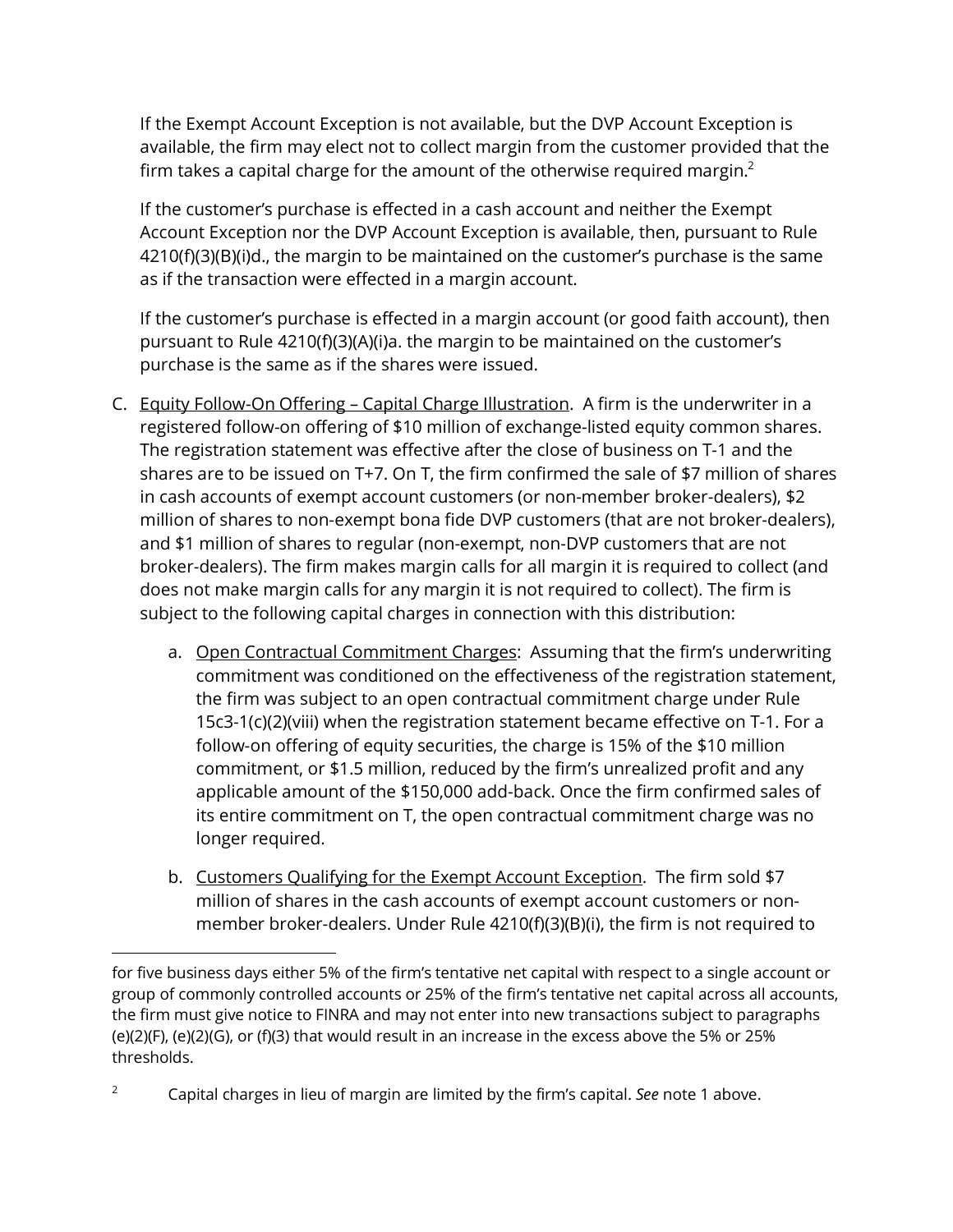collect margin from these customers and is only required to take a capital charge if and when the customers incur a mark to market loss. If the market value of the shares declines below the offering price, creating a mark to market loss (and no margin is called or collected from these customers<sup>3</sup>), the firm is required to take a capital charge for the amount of the mark to market loss on the day it occurs and each subsequent day until it is eliminated or the purchase is settled.4

- c. Non-Exempt Customers that qualify for the DVP Account Exception. The firm sold \$2 million of shares to bona fide DVP customers that were not exempt accounts (or non-member broker-dealers). Under Rule 4210(f)(3)(B)(iii), the firm is not required to collect margin from these customers, but is required to take a capital charge for the amount of otherwise required margin. If it were not for this exception, Rule 4210(f)(3)(A)(i)a. and d. would require the firm to collect the margin that would be required if the shares were issued and purchased in a margin account. Under Rule 4210(c)(1), the margin on listed shares to be maintained in margin accounts is 25% of their current market value, or \$500,000. Since the firm did not make any margin calls on these customers,<sup>5</sup> this capital charge is required as of T and each subsequent day until the customers pay for the shares. If the market value of the shares declines below the offering price, creating a mark to market loss (and no margin is called or collected from these customers), the firm is also required to take a capital charge for the amount of the mark to market loss as of the day it occurs and each subsequent day until it is eliminated or the purchase is settled. $6$
- d. All Other Customers. The firm sold \$1 million of shares to customers that were not exempt accounts, non-member broker-dealers, or bona fide DVP customers. Whether the sales were effected in the customers' cash or margin accounts, the firm is required by Rule 4210(f)(3)(A)(i)a. and d. to collect the margin that would be required if the shares were issued and purchased in a margin account. Under Rule 4210(c)(1), the margin on listed shares to be maintained in margin accounts is 25% of their current market value, or \$250,000 in aggregate. The firm is

 $3$  To the extent the firm calls for margin from these customers, it may give credit in the computation of capital charges to margin calls outstanding five business days or less. For the margin calls to delay or reduce capital charges, they must be bona fide – the firm must have a margining arrangement with the customer and expect that the customer generally will promptly satisfy margin calls.

<sup>4</sup> Capital charges in lieu of margin are limited by the firm's capital. *See* note [1](#page-0-0) above.

<sup>&</sup>lt;sup>5</sup> This is an assumption in the example because firms generally do not collect margin from DVP customers.

<sup>6</sup> Capital charges in lieu of margin are limited by the firm's capital. *See* note [1](#page-0-0) above.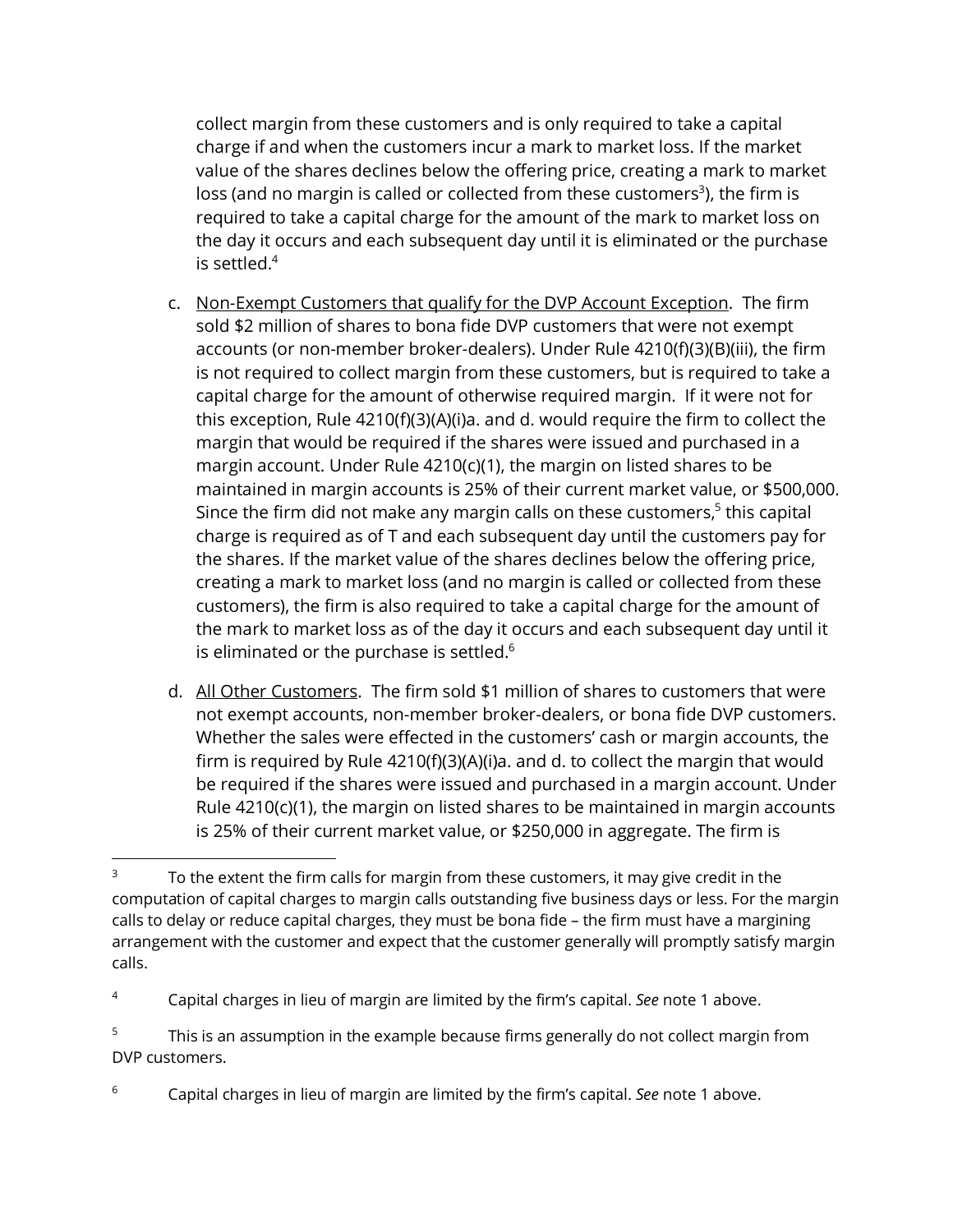required to take a capital charge for any margin deficit, but it is permitted to give credit for margin calls outstanding five business days or less. Because it made margin calls for all required margin, $<sup>7</sup>$  the firm will not incur any capital charges</sup> with respect to these accounts until T+5 at the earliest, and then only to the extent there are unmet margin calls.

D. Equity Rights Offering. On T, a customer exercises rights to purchase preferred shares in a registered rights offering. The preferred shares to be issued on T+7. No preferred shares of this class had been sold prior to the sales under the rights that were distributed to the holders of the issuer's common shares.

Although the preferred shares are equity securities and the sale under the rights offering is their initial public sale, the exception pursuant to Rule 4210(f)(3)(B)(ii)a. is not available because the shares are not being sold to the general public, but only to the rights holders (and the rights were distributed only to the holders of issuer's common shares).

If the Exempt Account Exception is available, no margin need be required and the transaction need not be marked to the market, but the firm must take a capital charge for any unmargined mark to market loss.<sup>8</sup>

If the Exempt Account Exception is not available but the DVP Account Exception is available, the firm may elect not to collect margin from the customer provided that the firm takes a capital charge for the amount of the otherwise required margin. $9$ 

If the customer's purchase is effected in a cash account and neither the Exempt Account Exception nor the DVP Account Exception is available, then, pursuant to Rule 4210(f)(3)(A)(i)d., the margin to be maintained on the customer's purchase is the same as if the transaction were effected in a margin account.

If the customer's purchase is effected in a margin account, then pursuant to Rule 4210(f)(3)(A)(i)a. the margin to be maintained on the customer's purchase is the same as if the shares were issued.

E. Equity Exchange Offering. On T, a customer elects to participate in an exchange offer to exchange a corporate issuer's bonds for preferred shares in the issuer. The preferred

<sup>7</sup> This is an assumption in the example. If the firm were to fail to make a bona fide margin call on any of these customers, capital charges would be incurred as of the day of the customer's purchase and each subsequent day the margin requirement remains unmet.

<sup>8</sup> Capital charges in lieu of margin are limited by the firm's capital. *See* note [1](#page-0-0) above.

<sup>9</sup> Capital charges in lieu of margin are limited by the firm's capital. *See* [1](#page-0-0) above.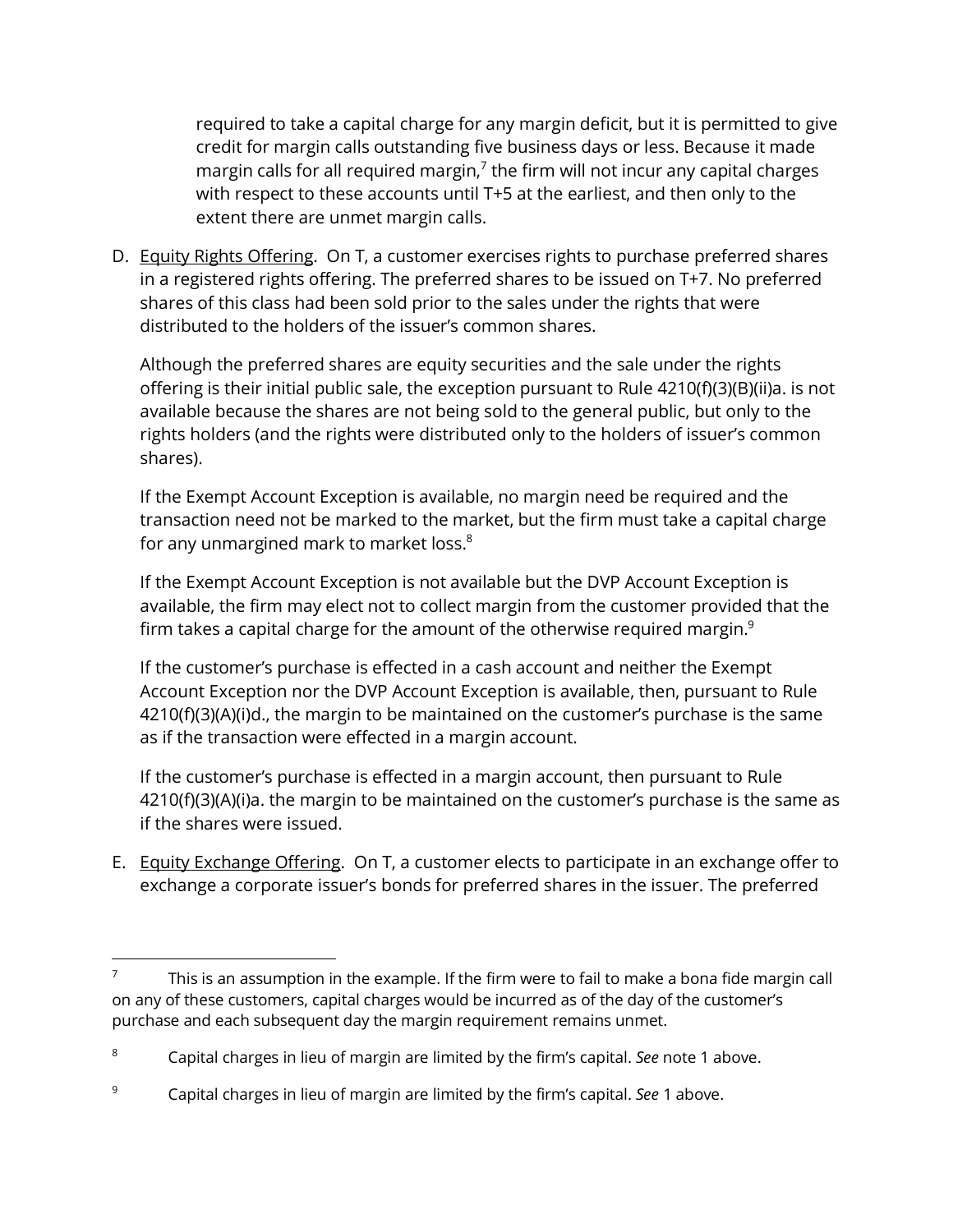shares are to be issued on T+7. No preferred shares of that class had been sold prior to the exchange offering.

Although the preferred shares are equity securities and the sale in the exchange offering is their initial public sale, the exception pursuant to Rule 4210(f)(3)(B)(ii)a. is not available because the shares are not being sold to the general public and they are not sold for cash.

If the Exempt Account Exception is available, no margin need be required and the transaction need not be marked to the market, but the firm must take a capital charge for any unmargined mark to market loss.<sup>10</sup>

If the Exempt Account Exception is not available but the DVP Account Exception is available, the firm may elect not to collect margin from the customer provided that the firm takes a capital charge for the amount of the otherwise required margin.<sup>11</sup>

If the customer's purchase is effected in a cash account and neither the Exempt Account Exception nor the DVP Account Exception is available, then, pursuant to Rule 4210(f)(3)(A)(i)d, the margin to be maintained on the customer's purchase is the same as if the transaction were effected in a margin account.

If the customer's purchase is effected in a margin account, then pursuant to Rule 4210(f)(3)(A)(i)a. the margin to be maintained on the customer's purchase is the same as if the shares were issued.

F. Debt IPO. On T, the firm sells a corporate bond to a customer in a public offering, for settlement when, as, and if the bonds are issued. The bonds are to be issued on T+7.

The exception pursuant to Rule 4210(f)(3)B)(ii)a. is not available because the bond is not an equity security.

If the Exempt Account Exception is available, no margin need be required and the transaction need not be marked to the market, but the firm must take a capital charge for any unmargined mark to market loss.<sup>12</sup>

If the Exempt Account Exception is not available but the DVP Account Exception is available, the firm may elect not to collect margin from the customer provided that the firm takes a capital charge for the amount of the otherwise required margin.<sup>13</sup>

<sup>10</sup> Capital charges in lieu of margin are limited by the firm's capital. *See* note [1](#page-0-0) above.

<sup>11</sup> Capital charges in lieu of margin are limited by the firm's capital. *See* note [1](#page-0-0) above.

<sup>12</sup> Capital charges in lieu of margin are limited by the firm's capital. *See* note [1](#page-0-0) above.

<sup>13</sup> Capital charges in lieu of margin are limited by the firm's capital. *See* note [1](#page-0-0) above.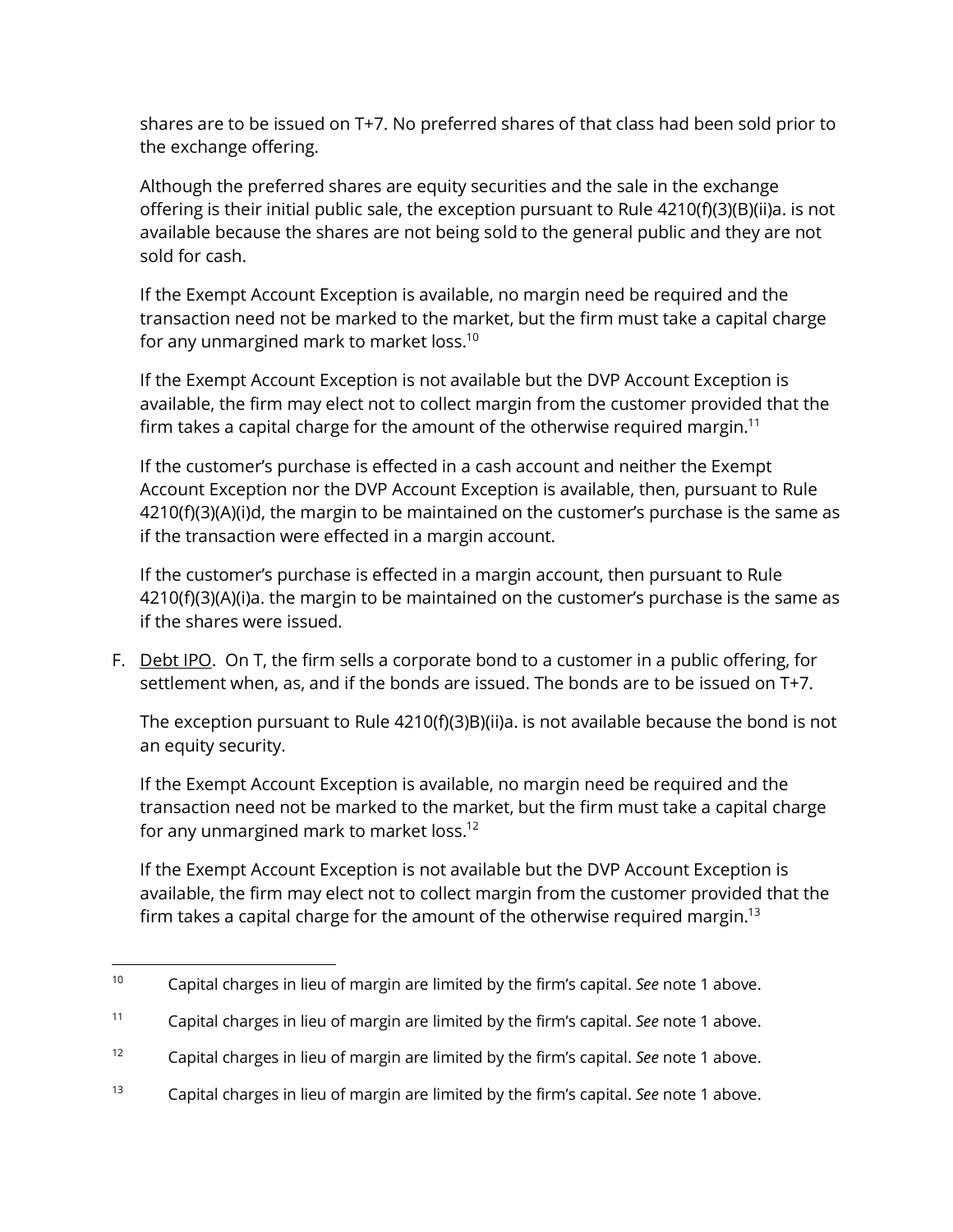If the customer's purchase is effected in a cash account and neither the Exempt Account Exception nor the DVP Account Exception is available, then, pursuant to Rule 4210(f)(3)(A)(i)d., the margin to be maintained on the customer's purchase is the same as if the transaction were effected in a margin account.

If the customer's purchase is effected in a margin account (or good faith account<sup>14</sup>), then pursuant to Rule 4210(f)(3)(A)(i)a. the margin to be maintained on the customer's purchase is the same as if the bond were issued.

G. U.S. Treasury Securities, Scheduled Issuance within 14 Calendar Days of Trade Date. On T, a customer purchases U.S. Treasury securities for settlement, when, as, and if issued. The scheduled issuance date ("dated date") is T+7.

If the customer's purchase is effected in a cash account (including a DVP account), then pursuant to Rule 4210(f)(3)(B)(ii)b. no margin need be required, and no capital charge need be taken for mark to market losses because the scheduled issuance date of T+7 is not later than the 14<sup>th</sup> calendar day after  $T.^{15}$ 

If the customer's purchase is effected in a margin account (or good faith account), then, pursuant to Rule 4210(f)(3)(A)(i)a., the margin to be maintained on the customer's purchase is the same as if the U.S. Treasury securities were issued.

H. U.S. Treasury Securities, Scheduled Issuance Not within 14 Calendar Days of Trade Date. On T, a customer purchases U.S. Treasury securities for settlement, when, as, and if issued. The scheduled issuance date ("dated date") is T+18.

The exception pursuant to Rule 4210(f)(3)(B)(ii)b. is not available because the scheduled issuance date of T+18 is later than the  $14<sup>th</sup>$  calendar day after T.

If the Exempt Account Exception is available, no margin need be required and the transaction need not be marked to the market, but the firm must take a capital charge for any unmargined mark to market loss.<sup>16</sup>

<sup>&</sup>lt;sup>14</sup> Supplementary Material .06 makes clear that "A Regulation T good faith account is treated as a margin account for purposes of Rule 4210."

 $15$  The availability of this exception depends on the length of the period between the trade date of the customer's purchase and the scheduled issuance date of the U.S. Treasury securities. If, for example, sales of the U.S. Treasury securities open on May 31 and the scheduled issuance date is June 15 (*i.e.*, 15 calendar days after May 31), then the exception does not apply to customers who purchase on May 31. The exception does apply, however, to customers who purchase the bonds on June 3, since June 15 is the 12<sup>th</sup> day after June 3.

<sup>16</sup> Capital charges in lieu of margin are limited by the firm's capital. *See* note [1](#page-0-0) above.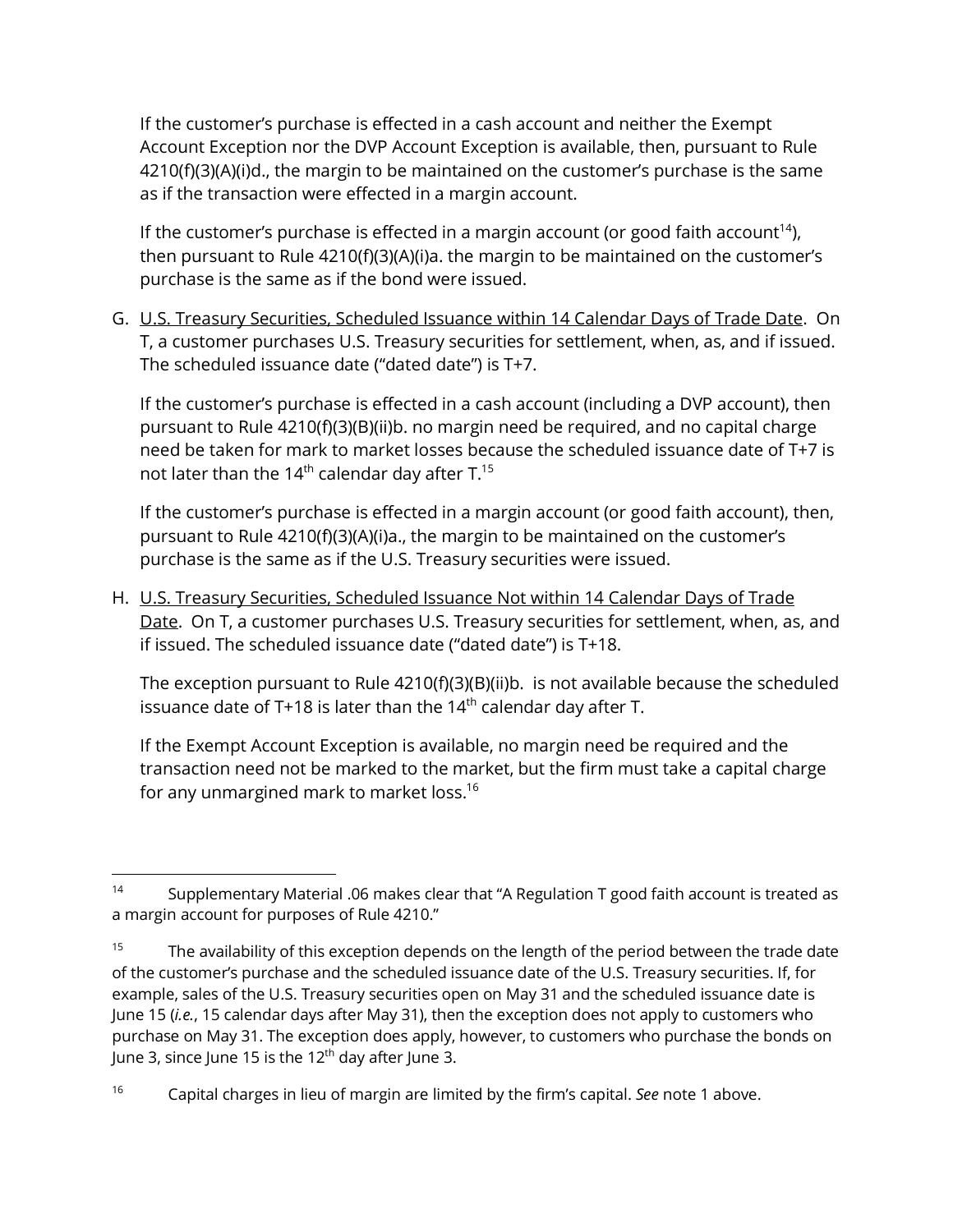If the Exempt Account Exception is not available but the DVP Account Exception is available, the firm may elect not to collect margin from the customer provided that the firm takes a capital charge for the amount of the otherwise required margin.<sup>17</sup>

If the customer's purchase is effected in a cash account and neither the Exempt Account Exception nor the DVP Account Exception is available, then, pursuant to Rule 4210(f)(3)(A)(i)d., the margin to be maintained on the customer's purchase is the same as if the transaction were effected in a margin account.

If the customer's purchase is effected in a margin account (or good faith account), then pursuant to Rule 4210(f)(3)(A)(i)a. the margin to be maintained on the customer's purchase is the same as if the U.S. Treasury securities were issued.

I. Municipal Securities, Dated Date within 42 Calendar Days of Trade Date. On T, a customer purchases municipal bonds for settlement, when, as, and if issued. The scheduled issuance date ("dated date") is T+7.

Because the customer purchased municipal bonds, if the customer's purchase is effected in a cash account (including a DVP account), then pursuant to Rule 4210(f)(3)(B)(ii)c. no margin need be required, and no capital charge need be taken for mark to market losses because the scheduled issuance date of T+7 is not later than the  $42<sup>nd</sup>$  calendar day after T.<sup>18</sup>

If the customer's purchase is effected in a margin account (or good faith account), then, pursuant to Rule 4210(f)(3)(A)(i)a., the margin to be maintained on the customer's purchase is the same as if the bonds were issued.

J. Municipal Securities, Dated Date Not within 42 Calendar Days of Trade Date. On T, a customer purchases municipal bonds for settlement, when, as, and if issued. The scheduled issuance date ("dated date") is T+50.

The exception pursuant to Rule 4210(f)(3)(B)(ii)c. is not available because the scheduled issuance date of T+50 is later than the  $42<sup>nd</sup>$  calendar day after T.

The DVP Account Exception is not available because the scheduled issuance date of the bonds is more than 35 calendar days after the trade date.

<sup>17</sup> Capital charges in lieu of margin are limited by the firm's capital. *See* note [1](#page-0-0) above.

 $18$  The availability of this exception depends on the length of the period between the trade date of the customer's purchase and the scheduled issuance date of the municipal bonds. If, for example, sales of the municipal bonds open on May 31 and the scheduled issuance date is July 13 (*i.e.*, the 43rd calendar days after May 31), then the exception does not apply to customers who purchase on May 31. The exception does apply, however, to customers who purchase the bonds on June 3, since July 13 is the  $40^{th}$  calendar day after June 3.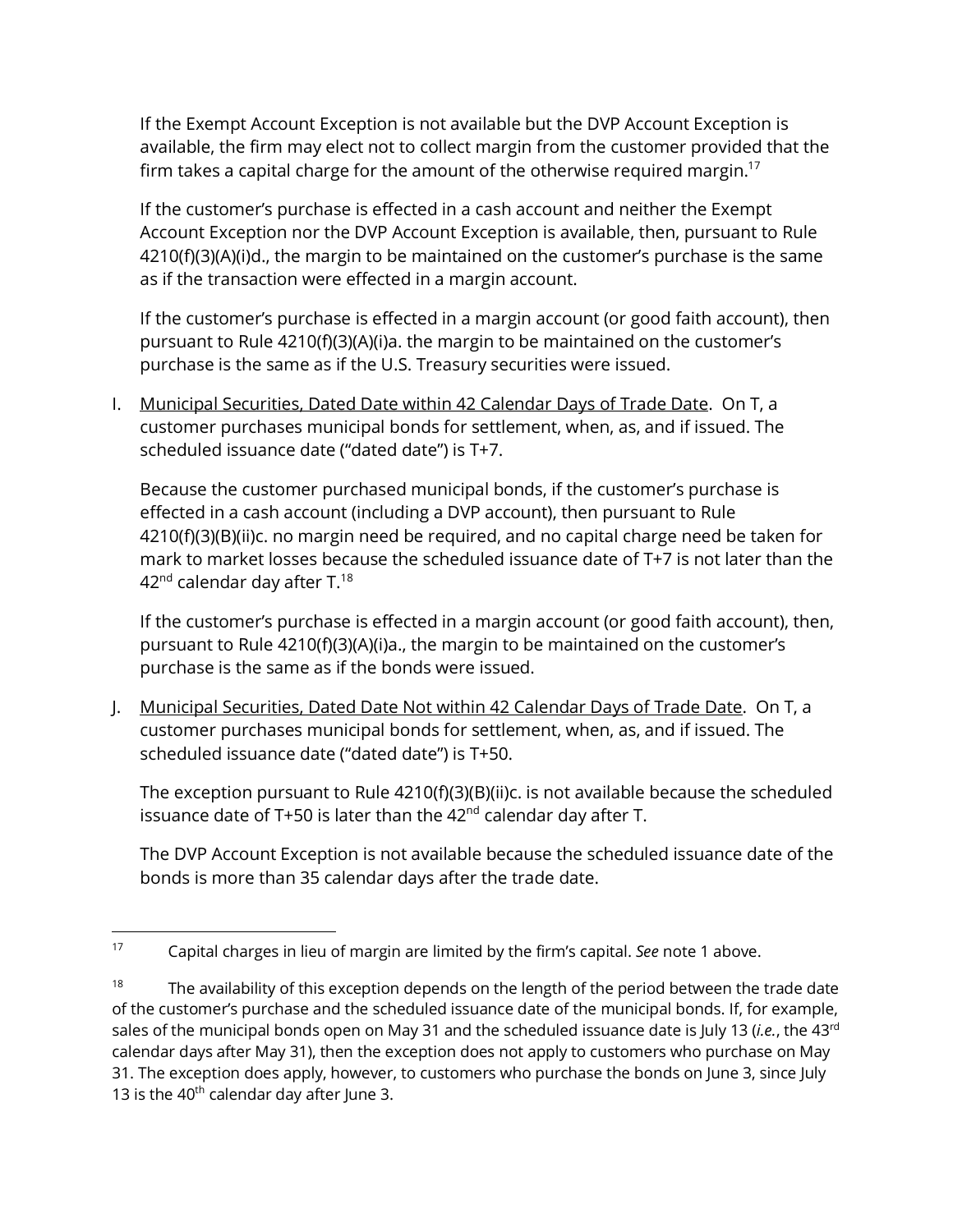If the Exempt Account Exception is available, no margin need be required and the transaction need not be marked to the market, but the firm must take a capital charge for any unmargined mark to market loss.<sup>19</sup>

If the customer's purchase is effected in a cash account and the Exempt Account Exception is not available, then, pursuant to Rule 4210(f)(3)(A)(i)d., the margin to be maintained on the customer's purchase is the same as if the transaction were effected in a margin account.

If the customer's purchase is effected in a margin account (or good faith account), $20$ then pursuant to Rule 4210(f)(3)(A)(i)a. the margin to be maintained on the customer's purchase is the same as if the bond were issued.

## **Part II — Other Extended Settlement Transactions**

- K. U.S. Treasury Securities Sold for T+4 Payment. On T, a firm sells an issued U.S. Treasury security in a transaction where the buyer is not required to pay until T+4. This is an extended settlement transaction.
- L. Cash Account Purchase with T+4 Settlement Date. On T, a firm sells a security to a customer in a transaction with a stated settlement date of T+4. This transaction is generally an extended settlement transaction; however, it would not be an extended settlement transaction if the firm documents and accepts in good faith the purchaser's agreement to deposit full cash payment for the security with the firm by T+2.
- M. Regular Way Sale to DVP Account. On T, the firm sells a security to a bona fide DVP customer. Under the firm's agreement with the DVP customer, the customer is required to pay when the firm delivers the security. At the time of the transaction, the firm expected that the transaction would be settled on T+2 in the ordinary course of business. Unexpected delays due to the mechanics of the transaction, however, cause a delay in delivery until T+7, at which time the customer makes full cash payment.

This transaction is not an extended settlement transaction. The customer agreed to make full cash payment upon an occurrence of an event (the delivery of the security) that the firm expects would occur on T+2 in the ordinary course of business.

This transaction should have a stated settlement of T+2 since that is the date the firm expects to settle.

N. Sale to DVP Account with Expected Delays. On T, the firm sells a security to a bona fide DVP customer. Under the firm's agreement with the DVP customer, the customer is

<sup>19</sup> Capital charges in lieu of margin are limited by the firm's capital. *See* note [1](#page-0-0) above.

<sup>&</sup>lt;sup>20</sup> Supplementary Material .06 makes clear that "A Regulation T good faith account is treated as a margin account for purposes of Rule 4210."